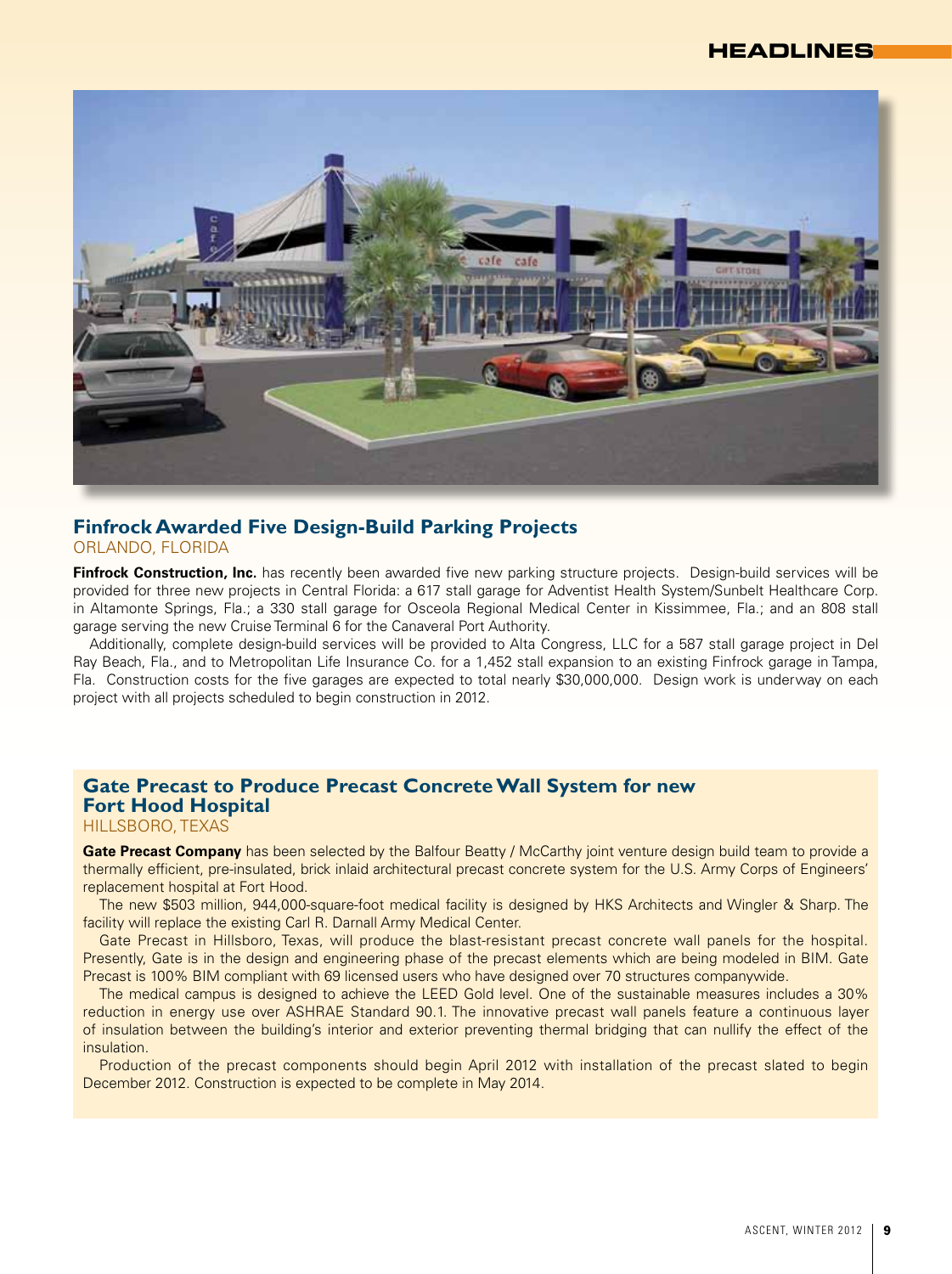### **U.S. Debut of BubbleDeck® Technology at the University of Wisconsin-**

**Madison's La Bahn Arena**

Madison, WisCONSIN

The La Bahn Arena, currently under construction in the heart of the University of Wisconsin-Madison's downtown campus, premiered the use of BubbleDeck® technology in the United States. BubbleDeck® is a unique patented integration system of linking air, steel and concrete in a two-way structural slab. The system is especially unique in the way it incorporates recycled plastic bubbles to eliminate concrete. The result radically improves building design and performance while reducing overall construction cost. **Spancrete** is the precast producer for the project's BubbleDeck® system.

The La Bahn Arena is a 98,250 assignable square feet (ASF)/ 120,000 gross square feet (GSF), four level facility adjacent to UW-Madison's Kohl Center Arena. The arena will house a 90 by 200 foot ice sheet for men's and women's hockey practice and women's hockey games as well as team locker rooms for both home and visiting teams. It will also feature office suites and support spaces for women's hockey and locker and team room functions for the men's and women's swimming programs. The arena will seat approximately 2,400 spectators.

The BubbleDeck® system virtually eliminates dead weight concrete from the middle of a floor slab by incorporating recycled plastic bubbles as a void. The system can facilitate up to 50 percent longer spans between columns, and the construction does not require beams, which allows architects greater design freedom. The slab is connected directly to cast-in-place concrete columns, producing a wide range of cost and construction benefits.

In addition to time and cost benefits, BubbleDeck® technology also reduced La Bahn Arena worksite risk through off-site manufacturing and a simple installation process, as well as supported the project's LEED Silver building specifications by reducing carbon emissions that typically arise from traditional construction methods.

The project, which officially broke ground in May 2011, has a projected completion and occupancy date of October 2012.

#### **Fabcon Celebrates 40 Years of Innovation in Precast Manufacturing** Savage, MinnESOTA

**Fabcon**, a manufacturer of high-quality precast concrete solutions, is celebrating 40 years of innovation. Founded in 1971, Fabcon provides wall panels, highway traffic barriers, columns and sound walls for commercial and residential construction.

#### **Heldenfels Names New Division VPs** SAN MARCOS, TEXAS



*– Gary Gunter – Blaine Withers*

San Marcos-based **Heldenfels Enterprises, Inc.** has named Gary Gunter as Vice President and General Manager of its Highway and Bridge Division.

Blaine Withers, formerly Vice President of Operations, has been named Vice President and General Manager of the Marine and Industrial Division overseeing the Heldenfels' plant in Corpus Christi, Tex.

Gil Heldenfels continues serving as Vice President and General Manager of the Building Systems division.